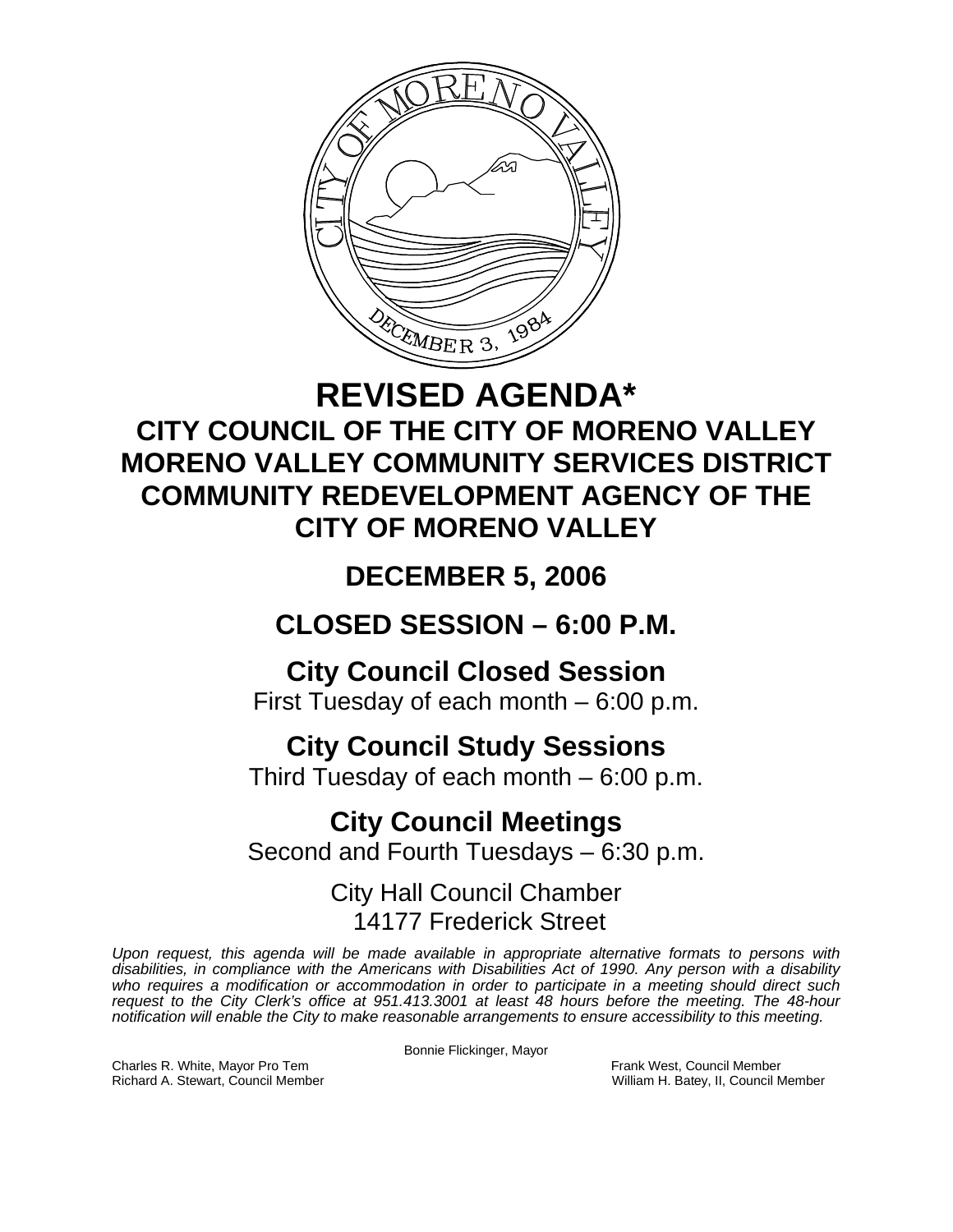#### **REVISED AGENDA\* MORENO VALLEY CITY COUNCIL MORENO VALLEY COMMUNITY SERVICES DISTRICT COMMUNITY REDEVELOPMENT AGENCY OF THE CITY OF MORENO VALLEY CLOSED SESSION – 6:00 P.M. DECEMBER 5, 2006**

#### **CALL TO ORDER**

#### **ROLL CALL**

#### **PUBLIC COMMENTS ON MATTERS ON THE AGENDA OR NOT ON THE CLOSED SESSION AGENDA UNDER THE JURISDICTION OF THE CITY COUNCIL**

There is a three-minute time limit per person. Please complete and submit a BLUE speaker slip to the City Clerk. All remarks and questions shall be addressed to the presiding officer or to the City Council and not to any individual Council member, staff member or other person.

#### **CLOSED SESSION**

A Closed Session of the City Council of the City of Moreno Valley will be held in the City Manager's Conference Room, Second Floor, City Hall. The City Council will meet in Closed Session to confer with its legal counsel regarding the following matter(s) and any additional matter(s) publicly and orally announced by the City Attorney in the Council Chamber at the time of convening the Closed Session. The Closed Session will be held pursuant to Government Code:

1) SECTION 54956.9(a) – CONFERENCE WITH LEGAL COUNSEL – EXISTING LITIGATION

| a) | Case:<br>Court:<br>Case No.: | Rados v. City of Moreno Valley, et al.<br><b>Riverside Superior Court</b><br><b>RIC 425323</b>                    |
|----|------------------------------|-------------------------------------------------------------------------------------------------------------------|
| b) | Case:<br>Court:<br>Case No.: | Monaco v. City of Moreno Valley, et al.<br><b>Riverside Superior Court</b><br><b>RIC 428221</b>                   |
| C) | Case:<br>Court:<br>Case No.: | Webb v. City of Moreno Valley, et al.<br><b>Riverside Superior Court</b><br><b>RIC 426839</b>                     |
| d) | Case:<br>C                   | Mireles & Beeler v. City of Moreno Valley<br>$\mathsf{D}$ in isabele $\mathsf{D}$ in amanian $\mathsf{D}$ ain ist |

 Court: Riverside Superior Court Case No.: RIC 433878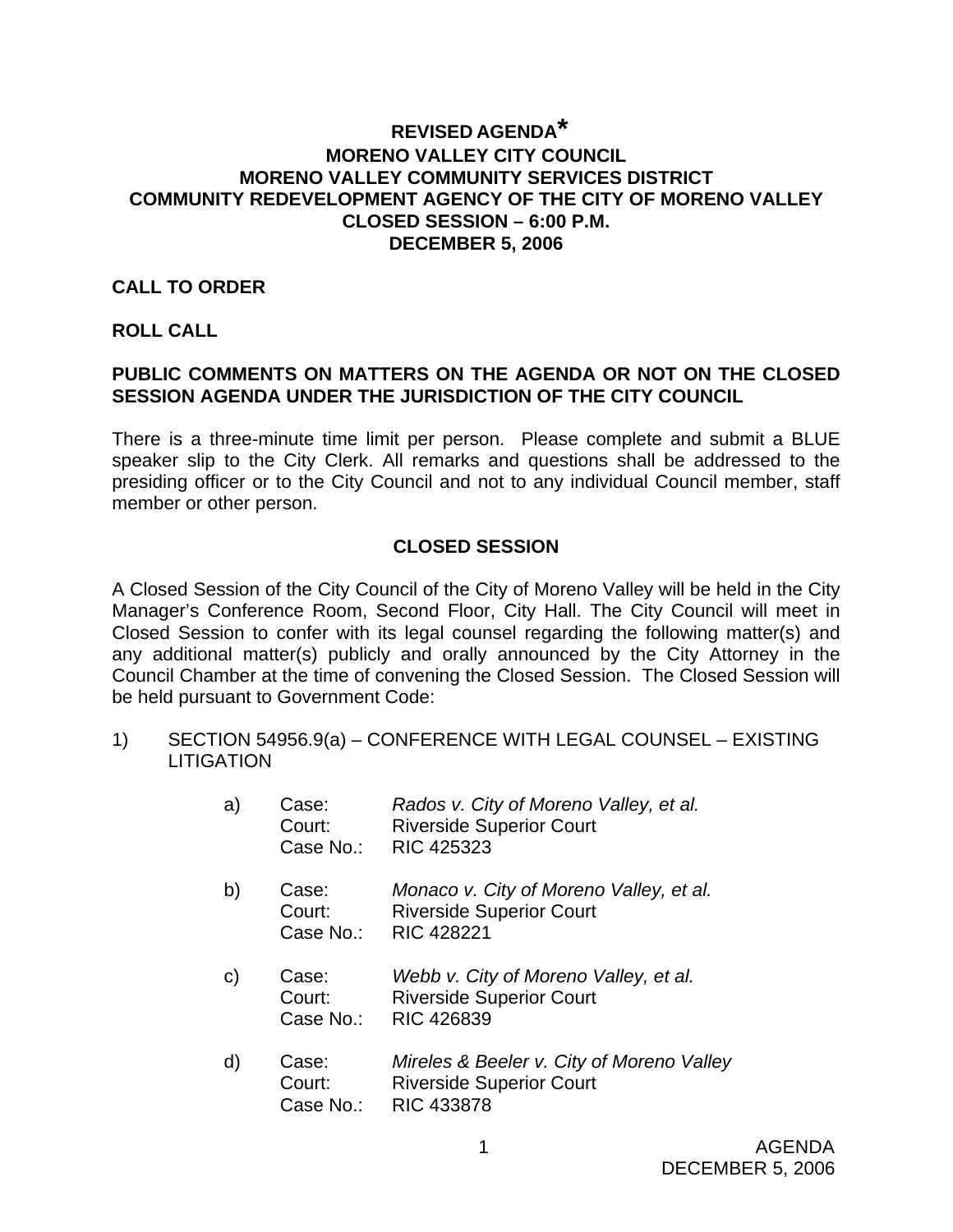- e) Case: *Christine Mendez v. City of Moreno Valley, et al.*  Court: Riverside Superior Court Case No.: RIC 445967
- f) Case: *Mary Anne Ramirez v. City of Moreno Valley, et al.*  Court: Riverside Superior Court Case No.: RIC 444070
- g) Case: *Yaro Mendieta v. City of Moreno Valley* Court: Riverside Superior Court Small Claims Division Case No.: RIS 178815
- h) Case: *Granados v. City of Moreno Valley* Court: United States District Court, Central District of California Case No.: ED CV 06-01176 GAF MLG
- i) Case: *Ann Marie Thompson v. City of Moreno Valley* Court: Riverside Superior Court Case No.: RIC 456261
- j) Case: *Danetra E. Ray v. City of Moreno Valley* Court: Riverside Superior Court Case No.: RIC 459427
- k) Case: *Maria Rodriguez v. City of Moreno Valley, et al.* Court: Riverside Superior Court Case No.: RIC 460493
- l) Case: *Arthur Wilson v. City of Moreno Valley, et al.* Court: United States District Court, Central District of California Case No.: EDCV06-00028-SGL
- 2) SECTION 54956.9(b) (1) CONFERENCE WITH LEGAL COUNSEL SIGNIFICANT EXPOSURE TO LITIGATION Number of Cases: 2
- 3) SECTION 54956.9(c) CONFERENCE WITH LEGAL COUNSEL INITIATION OF LITIGATION Number of Cases: 2
- 4) SECTION 54957 PERSONNEL MATTER\*

Annual Employee Performance Evaluation: City Manager